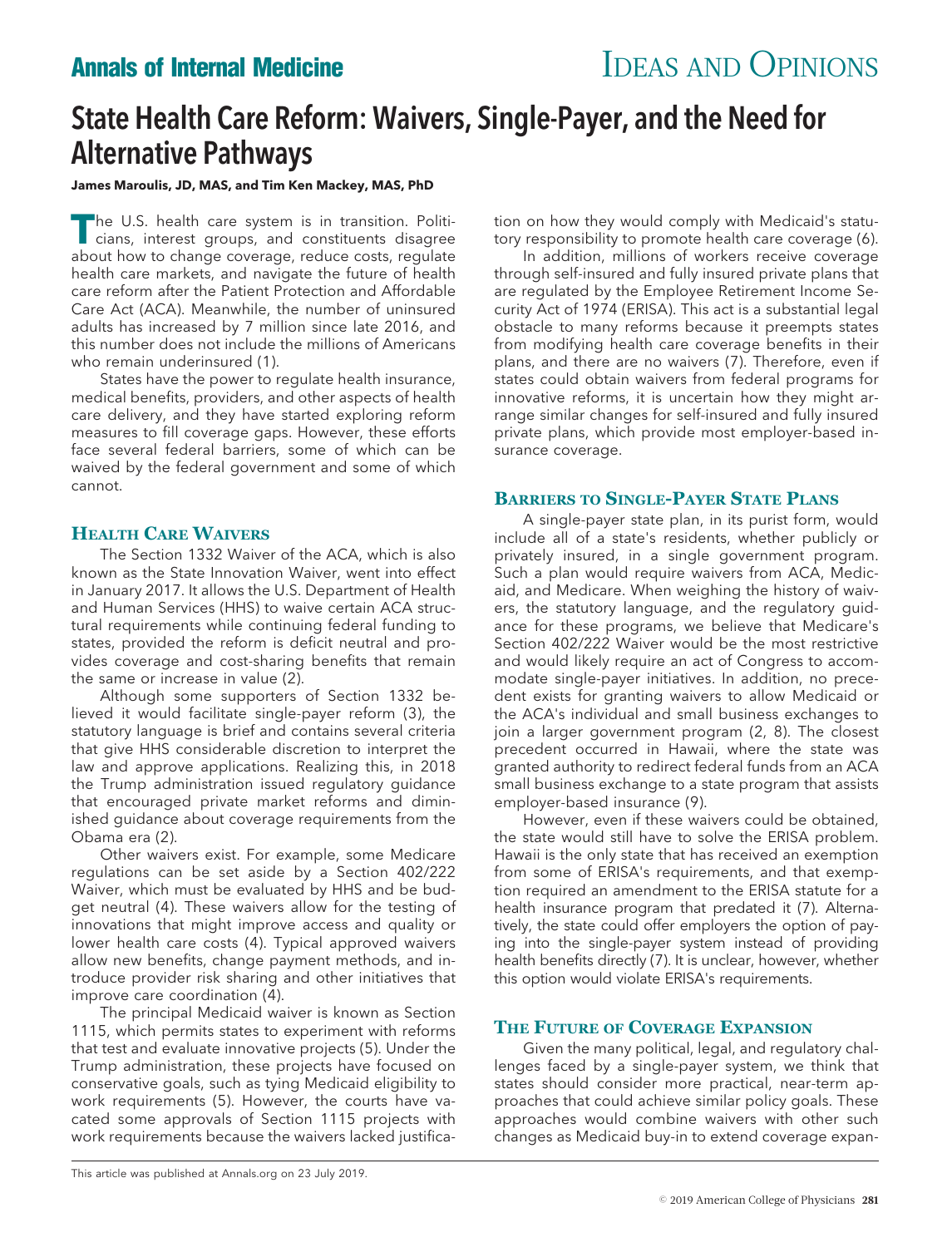sion. Medicaid buy-in would allow state residents who are normally ineligible for Medicaid to purchase it. This approach is attractive because many characteristics of Medicaid buy-in are more compatible with existing programs: They would keep ACA health insurance exchanges and Medicaid plans and likely would have no effect on Medicare or ERISA plans. Medicaid buy-in would likely require waivers of both Section 1332 and Section 1115 (7, 10). Approximately a dozen states are exploring this approach (10).

State policymakers should also continue to review approved waivers because they can serve as guidelines for future reform. For example, several Section 1115 waivers have expanded benefits and eligibility for vulnerable populations (8). There are fewer Section 1332 waivers, but they could indicate how HHS might interpret future requests. In addition, state policymakers should recognize that they can forgo federal funding to pursue coverage expansion, if they can afford to.

We expect that U.S. health care will continue to evolve to provide broader insurance coverage, and we believe that the states are in a position to lead. Moreover, we believe that waivers are a critical tool for states to use for implementing these innovations.

From University of California San Diego, San Diego, California (J.M.); and Global Health Policy Institute and University of California, San Diego School of Medicine, San Diego, California (T.K.M.).

**Disclosures:** Authors have disclosed no conflicts of interest. Forms can be viewed at [www.acponline.org/authors/icmje](http://www.acponline.org/authors/icmje/ConflictOfInterestForms.do?msNum=M19-0509) [/ConflictOfInterestForms.do?msNum=M19-0509.](http://www.acponline.org/authors/icmje/ConflictOfInterestForms.do?msNum=M19-0509)

**Corresponding Author:** Tim Ken Mackey, MAS, PhD, Global Health Policy Institute, 8950 Villa La Jolla Drive, Suite A124, San Diego, CA 92037; e-mail, [tmackey@ucsd.edu.](mailto:tmackey@ucsd.edu)

Current author addresses and author contributions are available at [Annals.org.](http://www.annals.org)

Ann Intern Med. 2019;171:281-282. doi:10.7326/M19-0509

### **References**

1. Witters D. U.S. uninsured rate rises to four-year high. 23 January 2019. Accessed at [https://news.gallup.com/poll/246134/uninsured](https://news.gallup.com/poll/246134/uninsured-rate-rises-four-year-high.aspx) [-rate-rises-four-year-high.aspx](https://news.gallup.com/poll/246134/uninsured-rate-rises-four-year-high.aspx) on 10 May 2019.

2. Tolbert J, Pollitz K. New rules for section 1332 waivers: changes and implications. 10 December 2018. Accessed at [www.kff.org](http://www.kff.org/health-reform/issue-brief/new-rules-for-section-1332-waivers-changes-and-implications/) [/health-reform/issue-brief/new-rules-for-section-1332-waivers](http://www.kff.org/health-reform/issue-brief/new-rules-for-section-1332-waivers-changes-and-implications/) [-changes-and-implications/](http://www.kff.org/health-reform/issue-brief/new-rules-for-section-1332-waivers-changes-and-implications/) on 1 May 2019.

3. Service Members Home Ownership Tax Act of 2009. Congressional Record. 2009;155:S13853.

4. U.S. Department of Health and Human Services, Centers for Medicare & Medicaid Services. Medicare waiver demonstration application. Accessed at [https://innovation.cms.gov/Files/x/Medicare](https://innovation.cms.gov/Files/x/MedicareAppWaiver.pdf) [AppWaiver.pdf](https://innovation.cms.gov/Files/x/MedicareAppWaiver.pdf) on 1 May 2019.

5. Rosenbaum S. The Trump administration re-imagines section 1115 Medicaid demonstrations – and Medicaid. Health Affairs Blog. 9 November 2017. Accessed at [www.healthaffairs.org/do/10](http://www.healthaffairs.org/do/10.1377/hblog20171109.297738/full/) [.1377/hblog20171109.297738/full/](http://www.healthaffairs.org/do/10.1377/hblog20171109.297738/full/) on 5 May 2019.

6. Schneider A. Judge blocks Arkansas and Kentucky Medicaid work requirement waivers: what does this decision mean for other states? 28 March 2019. Accessed at [https://ccf.georgetown.edu/2019/03/28](https://ccf.georgetown.edu/2019/03/28/judge-blocks-arkansas-and-kentucky-medicaid-work-requirement-waivers/) [/judge-blocks-arkansas-and-kentucky-medicaid-work-requirement](https://ccf.georgetown.edu/2019/03/28/judge-blocks-arkansas-and-kentucky-medicaid-work-requirement-waivers/) [-waivers/](https://ccf.georgetown.edu/2019/03/28/judge-blocks-arkansas-and-kentucky-medicaid-work-requirement-waivers/) on 4 May 2019.

7. Manatt Health. Understanding the rules: federal legal considerations for state-based approaches to expand coverage in California. February 2018. Accessed at [www.manatt.com/getattachment](http://www.manatt.com/getattachment/6c6ebd95-d8da-40be-9529-04cbbb7b8142/attachment.aspx) [/6c6ebd95-d8da-40be-9529-04cbbb7b8142/attachment.aspx](http://www.manatt.com/getattachment/6c6ebd95-d8da-40be-9529-04cbbb7b8142/attachment.aspx) on 2 May 2019.

8. Kaiser Family Foundation. Medicaid waiver tracker: approved and pending section 1115 waivers by state. 18 April 2019. Accessed at [www.kff.org/medicaid/issue-brief/medicaid-waiver-tracker](http://www.kff.org/medicaid/issue-brief/medicaid-waiver-tracker-approved-and-pending-section-1115-waivers-by-state/) [-approved-and-pending-section-1115-waivers-by-state/](http://www.kff.org/medicaid/issue-brief/medicaid-waiver-tracker-approved-and-pending-section-1115-waivers-by-state/) on 1 May 2019.

9. Centers for Medicare & Medicaid Services. FACT SHEET: Hawaii: state innovation waiver. 30 December 2016. Accessed at [www.cms](http://www.cms.gov/CCIIO/Programs-and-Initiatives/State-Innovation-Waivers/Downloads/Hawaii-1332-Waiver-Fact-Sheet-12-30-16-FINAL.pdf) [.gov/CCIIO/Programs-and-Initiatives/State-Innovation-Waivers](http://www.cms.gov/CCIIO/Programs-and-Initiatives/State-Innovation-Waivers/Downloads/Hawaii-1332-Waiver-Fact-Sheet-12-30-16-FINAL.pdf) [/Downloads/Hawaii-1332-Waiver-Fact-Sheet-12-30-16-FINAL.pdf](http://www.cms.gov/CCIIO/Programs-and-Initiatives/State-Innovation-Waivers/Downloads/Hawaii-1332-Waiver-Fact-Sheet-12-30-16-FINAL.pdf) on 3 May 2019.

10. Howard H. Map: state efforts to develop Medicaid buy-in programs. 13 May 2019. Accessed at [www.shvs.org/state-efforts-to](http://www.shvs.org/state-efforts-to-develop-medicaid-buy-in-programs/) [-develop-medicaid-buy-in-programs/](http://www.shvs.org/state-efforts-to-develop-medicaid-buy-in-programs/) on 15 May 2019.